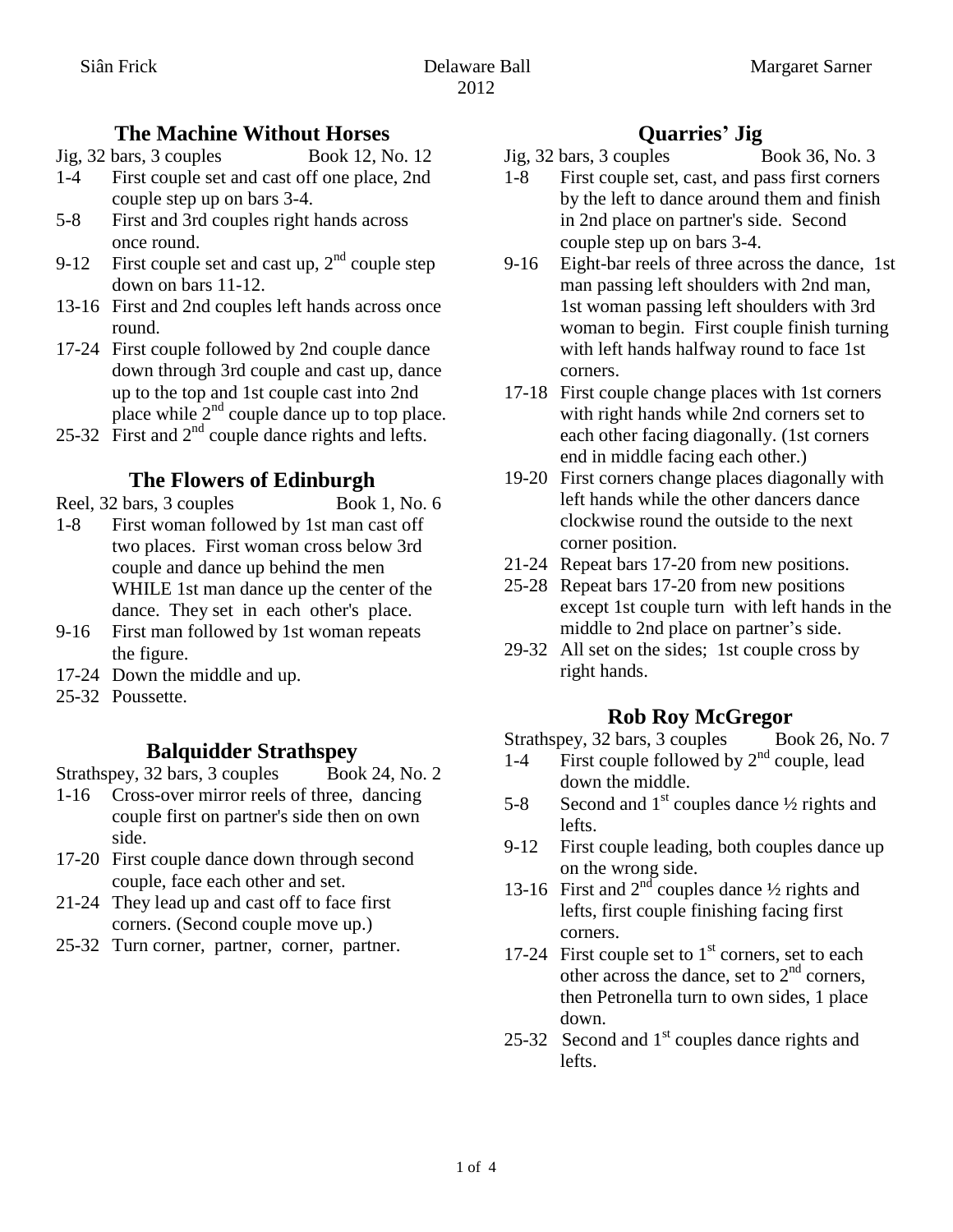## **The Blue Route**

- Reel, 32 bars, 3 couples Delaware Silver
- 1-8 First three couples set, cross with right hands, and repeat.
- 9-16 First couple set, cross down below the 2nd couple as  $2^{nd}$  couple steps up, dance down around 3rd couple, and cross up through 3rd couple to end on own sides in second place, facing out and up.
- 17-24 Mirror reels of three on the sides, 1st couple finish back to back in the center facing own sides for
- 25-32 Double triangles

## **Johnnie Walker**

Medley, 128 bars, Whisky Collection 4 couples, square set

- Strathspey
- 1-8 Eight hands round and back.
- 9-12 Set to and turn corners right hand.
- 13-16 Set to and turn partners left hand.
- 17-24 First and 3rd couples advance into centre, take right hand of the person facing, dance out through the side couples, cross over behind them and dance to opposite places and turn partner one and a half times by the right hand.
- 25-32 Second and  $4<sup>th</sup>$  couples repeat bars 17-24; All are now in opposite places.
- 33-34 All the ladies petronella one place to the right.
- 35-36 All set once.
- 37-38 All the ladies petronella another place to the right.
- 39-40 All set once.
- 41-48 All the men repeat bars 33-40. All are now back in orginal places, facing partner.
- 49-56 Grand Chain all the way round the set.
- 57-64 Allemande anti-clockwise round the set.

### Jig

1-64 Repeat bars 1-64 in Jig time. All the ladies finish in the middle back to back facing partner.

## **Blue Bonnets**

- Jig, 32 bars, 2 couples Book 3, No. 5
- 1-8 First woman and 2nd man advance and retire, and dance back to back.
- 9-16 First man and 2nd woman repeat.
- 17-24 First couple lead down the middle and up.
- 25-32 First and 2nd couples poussette.

#### **\* \* \* TEA \* \* \***

# **Kendall's Hornpipe**

- Jig, 32 bars, 2 couples Graded Book
- 1-8 First and 2nd couples dance rights and lefts.
- 9-16 First couple lead down for three bars, up to the top (3 bars), cross over and cast into 2nd place. 2nd couple step up on bars 15-16.
- 17-24 Second and 1st couples dance a ladies' chain.
- 25-28 Second and 1st couples advance and retire.
- 28-32 First couple turn 1½ times with right hands to own side.

## **Adieu Mon Ami**

Strathspey, 32 bars, 3 couples Book 24, No. 11

- 1-4 First and 2nd couples set facing up and down the dance. They turn with both hands to the sides.
- 5-8 Repeat bars 1-4 with partners, finishing ready for allemande.
- 9-16 First and  $2<sup>nd</sup>$  couples allemande,  $1<sup>st</sup>$  couple finish facing  $1<sup>st</sup>$  corners.
- 17-24 First couple dance hello-goodbye setting, ending with a clap while turning to own side of dance in  $2<sup>nd</sup>$  place.
- 25-32 Dance six hands round and back.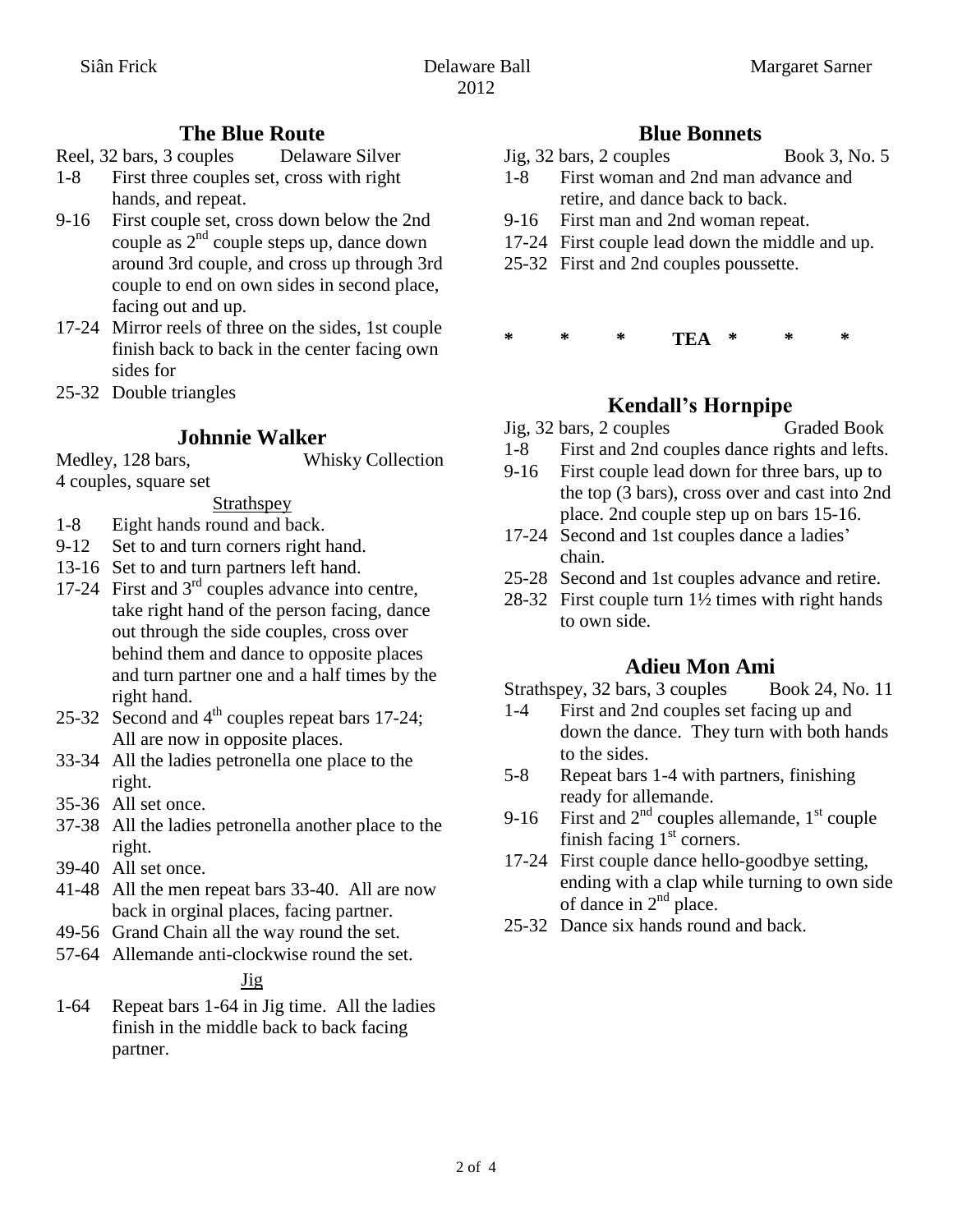#### **Shiftin' Bobbins**

Reel, 32 bars, 3 couples Ormskirk 6

- 1-4 Second couple step up as 1st couple cross down with right hands to give hands to corners, as in double triangles. All set.
- 5-8 First couple dance out on wrong side, cast up around 2nd couple and dance down to 2nd place nearer hands joined.
- 9-12 First couple dance 3 hands across on the sides.
- 13-16 First couple followed by 2nd and 3rd couples dance down the middle.
- 17-20 All turn and dance back, 3rd couple followed by 2nd couple casting off into
- 21-24 3 hands across on the sides of the dance.
- 25-28 First couple dance up through top of dance and cast off to 2nd place on partner's side.
- 29-32 First couple dance half figure of 8 around second couple above.

## **Light on the Water**

- Strathspey, 32 bars, 3 couples Let's All Dance, No. 21
- 1-8 First couple cast off behind their own lines (4 steps) and cast back to place.
- 9-16 First,  $2<sup>nd</sup>$  and  $3<sup>rd</sup>$  couples dance mirror reels of three on own sides  $(1<sup>st</sup>$  couple in and down,  $2^{nd}$  couple out and up,  $3^{rd}$  couple in and up), taking hands when meeting partner.
- 17-24 First couple lead down the middle (2 steps); face each other and set once; lead up to the top and cast off one place. Second couple step up on bars 7 & 8 of the phrase.
- 25-32 Second,  $1<sup>st</sup>$  and  $3<sup>rd</sup>$  couples, with hands joined on the sides, advance (1 step) and retire (1 step); dance back to back with partner; and all 3 couples turn partner both hands once round (2 steps).

- **The Snake Pass**<br> **Souples** Mewcastle Branch, Jig,  $32 \text{ bars}$ ,  $3 \text{ couples}$ Life Begins at 40
- 1-8 First and 2nd couples half rights and lefts, then 1st and 3rd couples half rights and lefts.
- 9-16 First couple cross with right hands and cast up one place, then dance half figure of eight round 3rd couple, finishing facing 1st corner positions. ( Third couple step down on bars 3 and 4.)
- 17-20 Half diagonal reel of four, then 1st couple pass left shoulders to face 2nd corner position.
- 21-24 Half diagonal reel of four, then 1st couple turn halfway with left hands to face out partner's side.
- 25-28 First woman with 3rd couple at top and 1st man with 2nd couple in  $3<sup>rd</sup>$  place, dance right hands across.
- 29-32 First man, followed by 2nd man and 2nd woman, dance out and up on the women's side, cross over at the top and dance down into 2nd place on his own side, 2nd couple ending in 1st place.

MEANWHILE, 1st woman, followed by 3rd woman and 3rd man, dance out and down on the men's side, cross over at 3rd place and dance up into 2nd place on her own side, 3rd couple ending in 3rd place.

## **The Triumph**

- Reel, 24 bars, 3 couples Book 1, No. 2
- 1-8 First man lead partner down the middle and up to present her to 2nd man.
- 9-12 First woman and 2nd man dance down, joining NEARER hands. First man follow.
- 13-16 First woman turn toward 2nd man to give her left hand to 1st man, her hands crossed in front. Men join inner hands above woman's head, all three lead back up in triumph. Second man return to place.
- 17-24 First couple poussette down center of dance  $\frac{1}{4}$  turn, progress,  $\frac{1}{4}$  turn,  $\frac{1}{4}$  turn, progress, progress and be turning, turn to own side, fall back to side). Three other couples join hands and move up on last two bars.